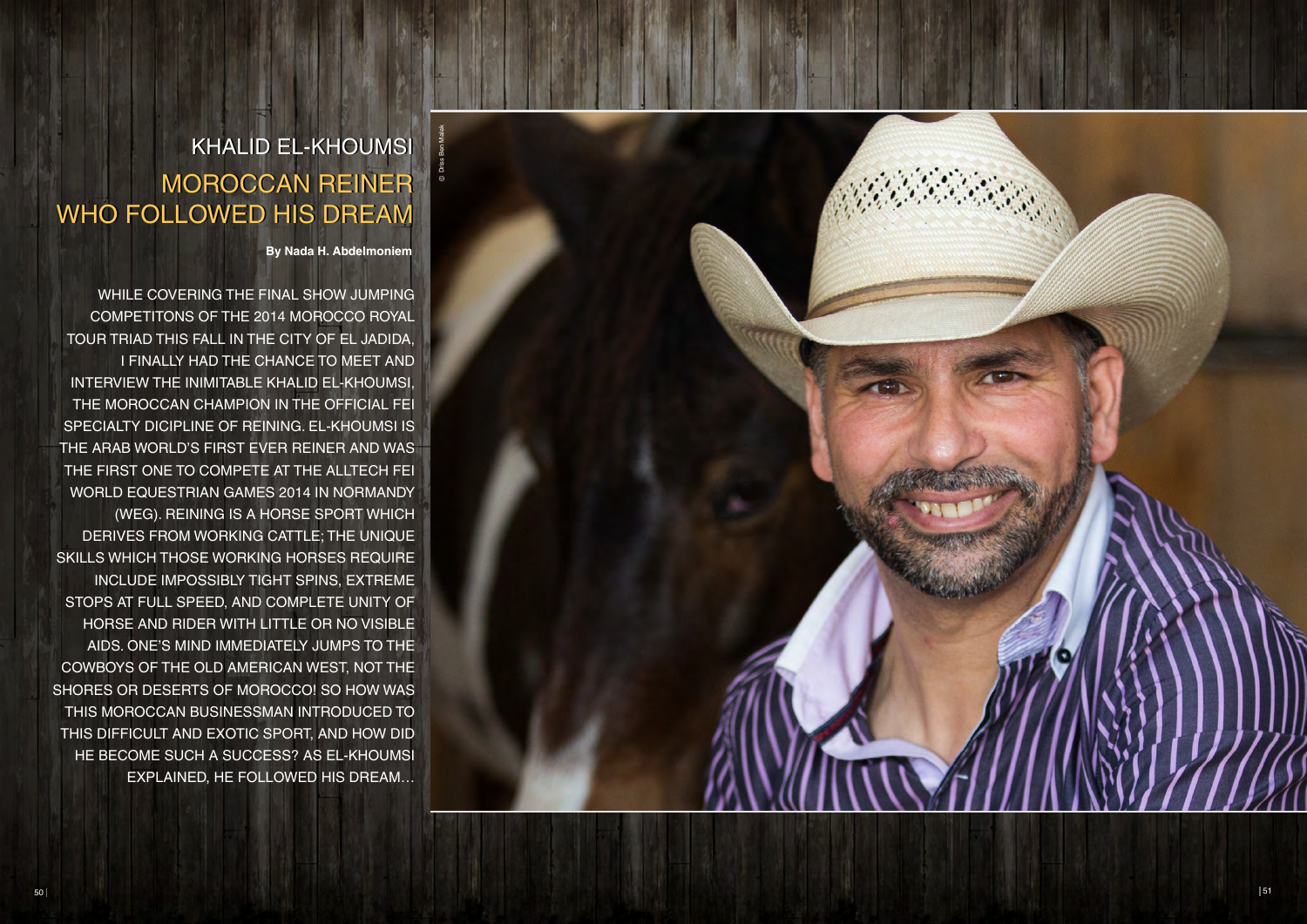#### **HOW IT ALL BEGAN :**

started loving horses when I was ive years old. I grew up in France and I used to come to Morocco on vacation with my family. We stayed at my grandfather's house and he had horses as he was a Tbourida/ Fantasia rider. After some time, I told my father that I wanted to start riding but he refused as my grandfather's whole life revolved around horses and he didn't want me to take the same path, but I just loved them anyway. I guess it runs in our blood because my daughter showed an interest in horses at a young age, so we pursued her interest with her firstly practicing classical riding and then jumping. We really had no goals; it was simply a hobby.

I firstly started attending competitions in France as a spectator; after the first competition I told myself that I **THE HO R S E S :** I saw a great horse ridden by a

While in France, I was introduced to reining riders who trained at the same club where I would take my daughter. I was very impressed and wanted to try the sport. I was 40 years old at that time and the moment I tried it out, I just fell in love with it and wanted to train professionally. No joking around, one month later I bought my quarter horse first horse and started to train.

# **REINING SPORT:**

This discipline originally was formulated for cowboys in the US herding cattle business, but was turned to a sport with horses instead of cows. It's Western dressage; you have to do some moves without actually showing what you do, without any resistance from the horse or any brutality from the rider. Everything is done with the rider's body and with full complicity from the horse. Reining needs a very strong horse with a tough mentality.

### **THE J OKE TH AT BECA ME REAL** :

have to professionally participate and that's when I bought my second horse and started on the basics of reining with French trainer Kader Iklef, a trainer who had more than 80 breeds of horses. Upon completing my first competition, people asked me, "Where have you been hiding all this time and for how long have you been training?!" It was quite surreal as I myself didn't realise I may have the potential talent for the sport.

In 2008 Ikhlef told me that If I wanted to get to higher levels I should look for a more experienced trainer and invest a bit more in horses and training, and so he introduced me to Max Woygnet, a French/American reining trainer. He wondered why I didn't represent Morocco in reining and I thought he was joking, but he really wasn't!

#### **TRAINING TO BE THE SOLE ARA B REINER IN THE W ORLD:**

Following Ikhlef's advice, I contacted the Moroccan Equestrian Federation. Reining is definitely uncommon in our part of the world and it was a whole new discipline for the Federation, except for one Moroccan International Arabian horse Judge and Breeder, Omar Al-Khateeb, who was very familiar with the sport.

Once I got approval from the Federation to represent the Kingdom, I sold my business in France and completely devoted my time to train and qualify for the WEG in France. I started to prepare for the event, prepared the horses and I had my own trainer. I trained really hard for two years and spent all my time riding. I had three horses along with other horses to learn how to ride correctly, and at the same time I was also professionally competing.